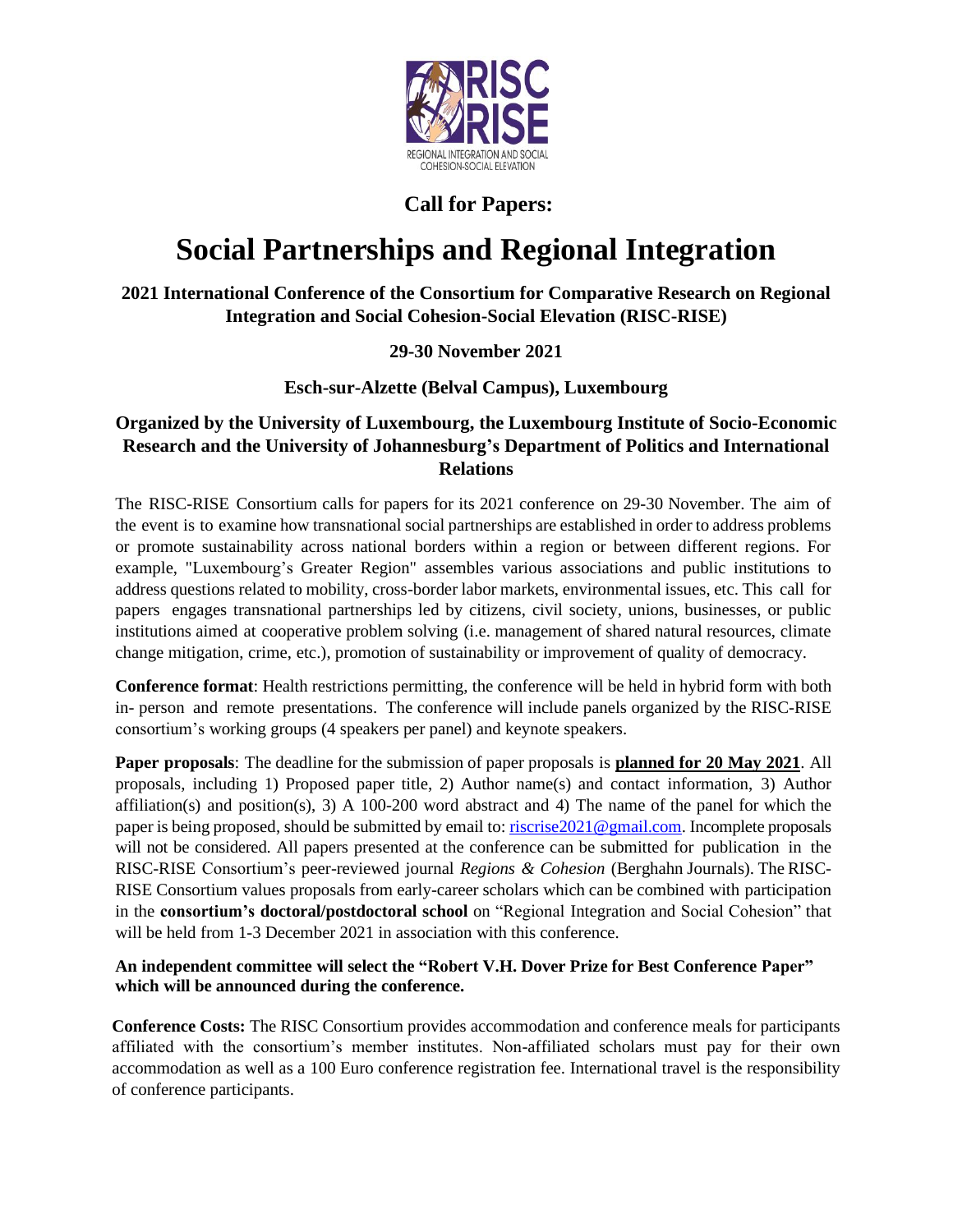

**Panel I: Reinventing cooperation and partnership regarding environment in borderlands: stakeholder challenges and opportunities facing new assemblages of citizens Working Group: Management of Strategic Resources, Environment and Society Coordinators: Dr. Carmen Maganda (INECOL, Mexico) and Dr. Edith Kauffer (CIESAS Sureste, Mexico)**

The natural environment flows and develops its dynamics regardless of the borders established by nation states and their administrative subdivisions: water flows from one country to another, forests and jungles present transboundary continuities, fauna moves from one national territory to another. The insistence on matching them harmoniously has generated cross-border tensions and diplomatic challenges throughout history. In certain scenarios, sovereignties limit and prevent environmental cooperation -for example, when borders do not allow the establishment of shared protected areas- while, in others, actors manage to establish cooperative agreements and schemes, sometimes sui generis. These situations are nourished by national and international legal frameworks, relations between countries and are transformed at the rate of political, social and environmental situations. Therein lies the relevance of insisting the promotion of fostering actions focused on highlighting proactive collaborations between various regions and countries for the protection, preservation and cross-border management of natural resources.

The organizers of this panel call for papers that address case studies and reflect on the construction of various schemes for cooperation and close collaboration around the environment and natural resources in border settings, considering their challenges but above all, their opportunities.

## **Panels II: Emphasizing three "P's" in PCD: Policy partnerships for participative policy coherence for development**

#### **Working Groups: Development, Equity and Policy Coherence**

**Coordinators: Dr. Lauri Siitonen (University of Helsinki, Finland) and Dr. Harlan Koff (University of Luxembourg)**

Policy Coherence for Development (PCD) has developed into a central pillar of global development cooperation since it was first proposed by the Organization for Economic Cooperation and Development and the European Union in the early 1990s. Nonetheless, despite the inclusion of PCD in Sustainable Development Goal 17 on "Revitalizing the global partnership for sustainable development" this policy approach has remained highly institutionalized and donor-driven. This panel welcomes proposals for papers focused on "participative policy coherence for development" aimed at the establishment of effective partnerships between government and non-governmental actors within the framework of PCD approaches. Conceptual and empirical contributions are welcome. Selected papers will be considered for publication in a special issue of participative PCD and authors will be invited to collaborate with the RISC-RISE Knowledge Platform on Participative Policy Coherence for Development.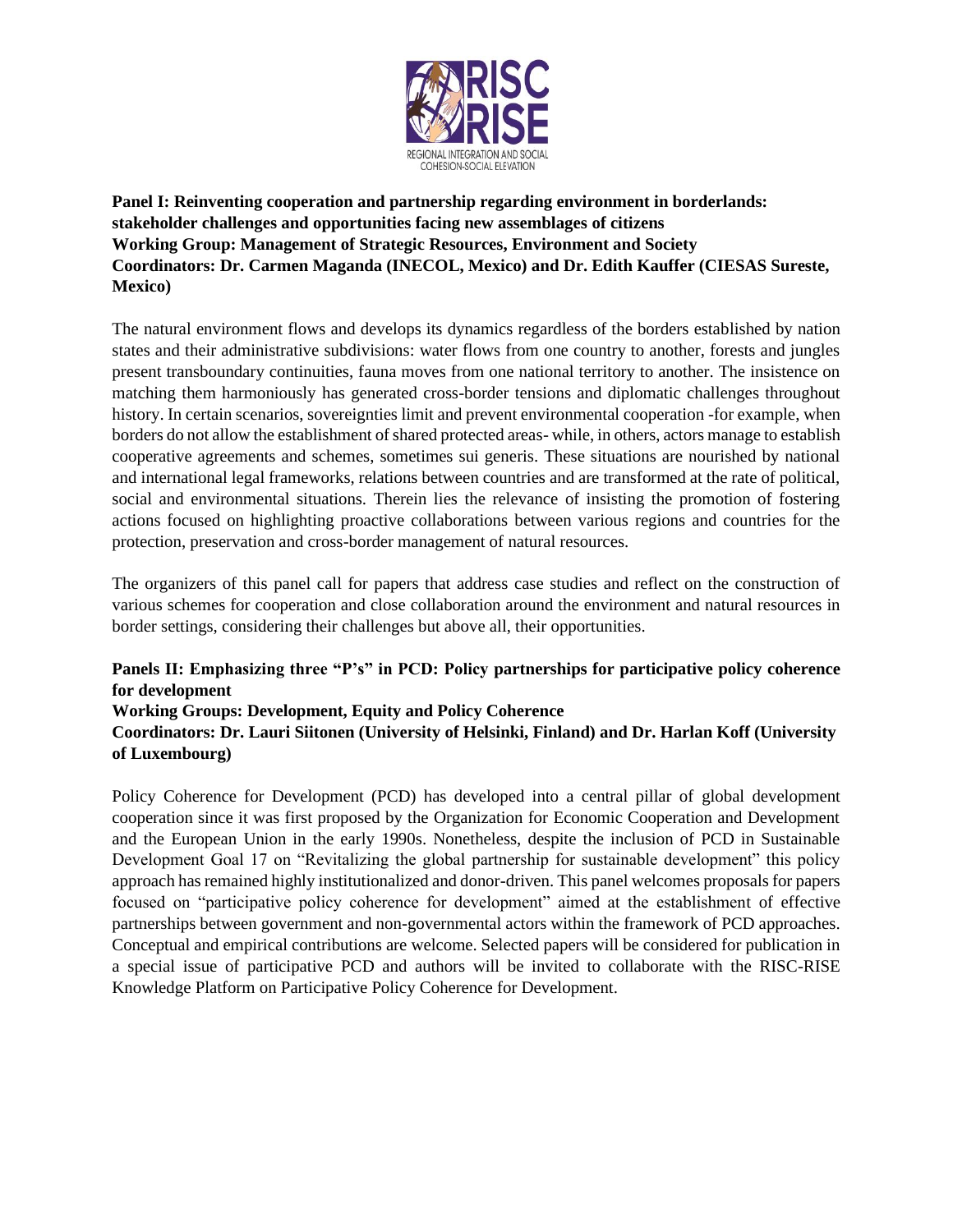

**Panel III: Addressing humanitarian crises amongst autochthonous and local communities through cross-border social partnerships**

**Working Group: Civil society, Vulnerable Populations, and State Policies of Health and Well-being Coordinators: Dr. Claudia Puerta Silva (Universidad de Antioquia, Colombia) and Dr. Catherine Alès (EHESS, Paris, France)**

In a recent article, published in Regions & *Cohesion* (Berghahn Journal: Winter 2020), a network of ethnic community leaders, social activists and academics analyzed the impact of COVID-19 on the Wayuu people who live across the Colombia-Venezuela border as a "crisis of crises." This article addressed overlapping humanitarian crises that threaten health, food security, economic well-being, access to natural resources, territorial autonomy and cultural ways of life. The COVID-19 pandemic has severely impacted autochthonous and local communities, like the Wayuu, throughout the world because it exposed the vulnerabilities which were created by long-lasting power inequalities. This panel calls for contributions on socio-ecological vulnerabilities amongst indigenous and other local populations which discuss how crossborder/regional social partnerships can address these situations. Papers focusing on Covid-19 related situations, border populations and comparative research are particularly welcome.

#### **Panel IV: Responses to climate change and environmental disasters through social partnerships Working Group: The Social Construction of Risks and Disasters Coordinator: Dr. Sandra Häbel (RISC-RISE Fellow)**

Disasters as a result of climate change are vast. The glacier spill in Northern India is only one of the most recent examples of how climate change effects not only human lives but also severely damages the environment. This panel examines the relationship between climate change, environmental disasters and society by addressing social partnerships at various governance levels, their efforts to mitigate climate change, and their responses to climate change induced disasters. In this context, we particularly welcome proposals for papers on topics, such as civil society engagement, the role of regional organizations, or policy coherence for development.

## **Panel V: Transnational civil society initiatives against crime Working Group: Migration, borders and security Coordinator: Dr. Juan Carlos Velez Rendon (Universidad de Antioquia, Colombia)**

Among the characteristics of organized crime are its capacity to adapt and extend its networks of action across borders, and its high impact on generating damage to particularly vulnerable people and social groups. The opposite occurs with the State at its different scales, which reacts quite often in a slow and uncoordinated manner to combat crime and to serve the populations affected by it. Faced with this situation, civil society has had to undertake different initiatives to try to counter the effects of organized crime on society, creating organizations, platforms, programs and urgent actions to protect victims and vulnerable groups such as women, children, migrants, among others. This working group calls for paper that refer to initiatives from civil society organizations, whether national or transnational, to address cross-border organized crime. Topics include, but are not limited to, evaluation of scope and limits in the proposed program objectives, analysis of composition and financing, capacity-building aimed at definitive attainment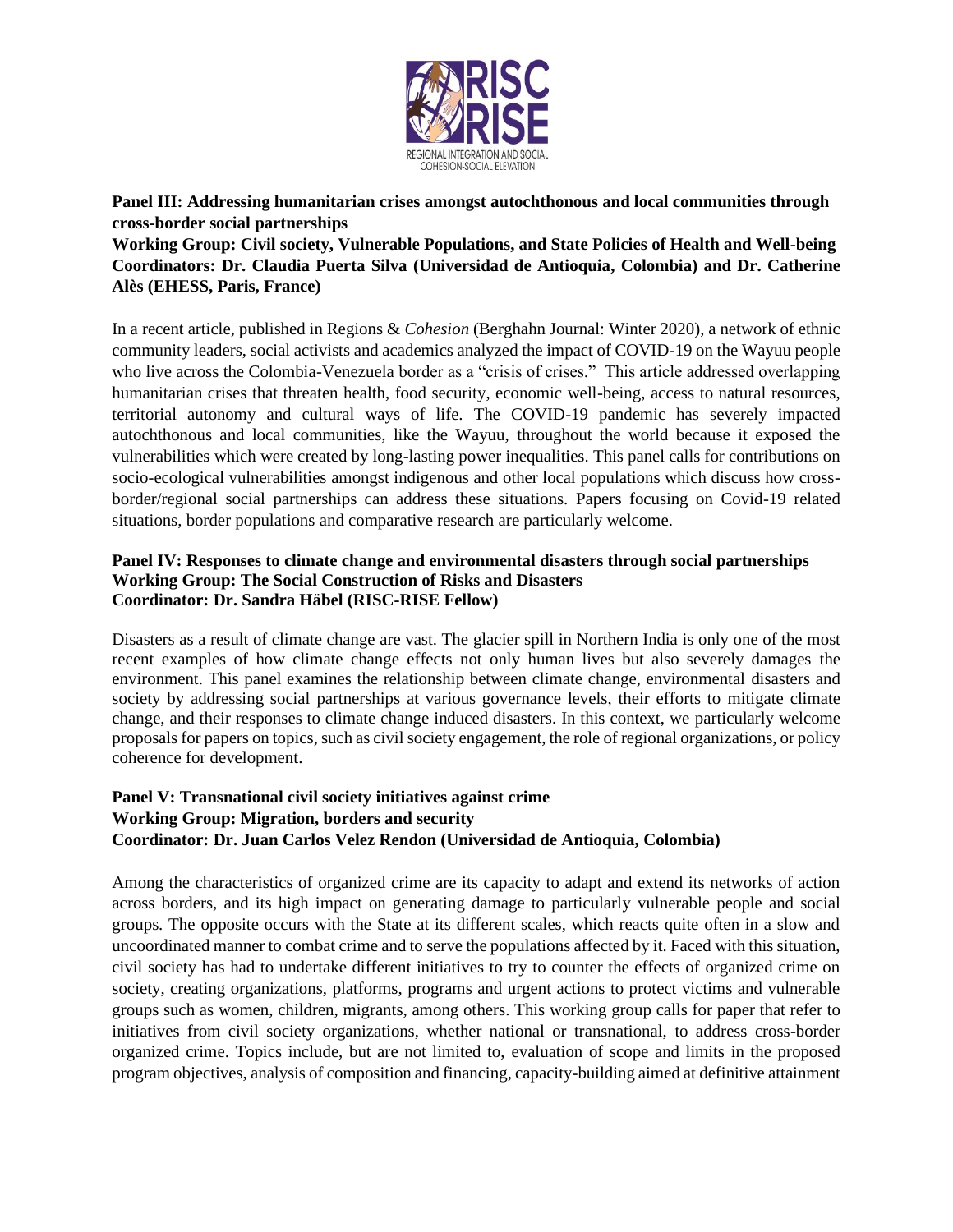

of program objectives, incidence in the design of public policies, and analysis of the content and form of civil society cooperation with central or local authorities for effective governance against crime.

#### **Panel VI: Freedom and equality: Partnering to promote good quality democracy Working Group: The Quality of Democracy Coordinator: Dr Vicky Graham (University of Johannesburg)**

Freedom and equality, expressed through civil, political and socio-economic rights, are bedrock issues in democracies globally, particularly developing states where the pursuit of substantive freedom and equality is complex. While many states acknowledge their responsibility to their own people in this regard, underpinned by the ratification of regional and international Charters to this effect and written into law through their Constitutions, many governments do not follow through on these commitments in practice. Whether through inadequate service provision, a genuine lack of capacity for effective resource allocation, or unethical behavior and corruption, governments often fall short. This is where civil society plugs the gap, often offering essential services to fulfil societal needs and acting as agents of change. It is widely believed that the effective functioning of democracies depends to a large extent on an attentive and active citizen body or civil society. This panel will accept papers on civil society's role in promoting good quality democracy and good governance either through partnerships with governments or through efforts to keep governments accountable.

#### **Panel VII: SIDS and durable partnerships Working Group: International Relations Coordinator: Dr Suzy Graham (University of Johannesburg)**

'The Third International Conference on Small Island Developing States (SIDS Conference) was held from 1 to 4 September 2014 in Apia, Samoa under the overarching theme of "The sustainable development of small island developing States through genuine and durable partnerships". The Conference resulted in an intergovernmental agreed outcome document – the SAMOA Pathway - and the announcement of 300 multistakeholder partnerships devoted to the sustainable development of SIDS. A key outcome of the SIDS Conference was the establishment of a SIDS Partnership Framework designed to monitor progress of existing, and stimulate the launch of new, genuine and durable partnerships for the sustainable development of SIDS' (United Nations, 2019). A recent study (United Nations, 2019) found that 'Non-Governmental Organizations (NGOs) and civil society participate broadly in partnerships throughout all regions but lead very few of them. NGOs and civil society have the highest participation (16%) in partnerships in the Pacific region. In addition, participation by the private sector and academia is generally lower than other entity types.'

This Working Group would accept papers reviewing the status and trends of partnerships for Small Island Developing States (SIDS) in any region of the world. How have these partnerships addressed the SAMOA Pathway priority areas? Are there under-represented areas of the SAMOA Pathway that may need to be addressed further through partnerships? What challenges have the partnerships faced? What role, if any, does civil society play in leading these partnerships?